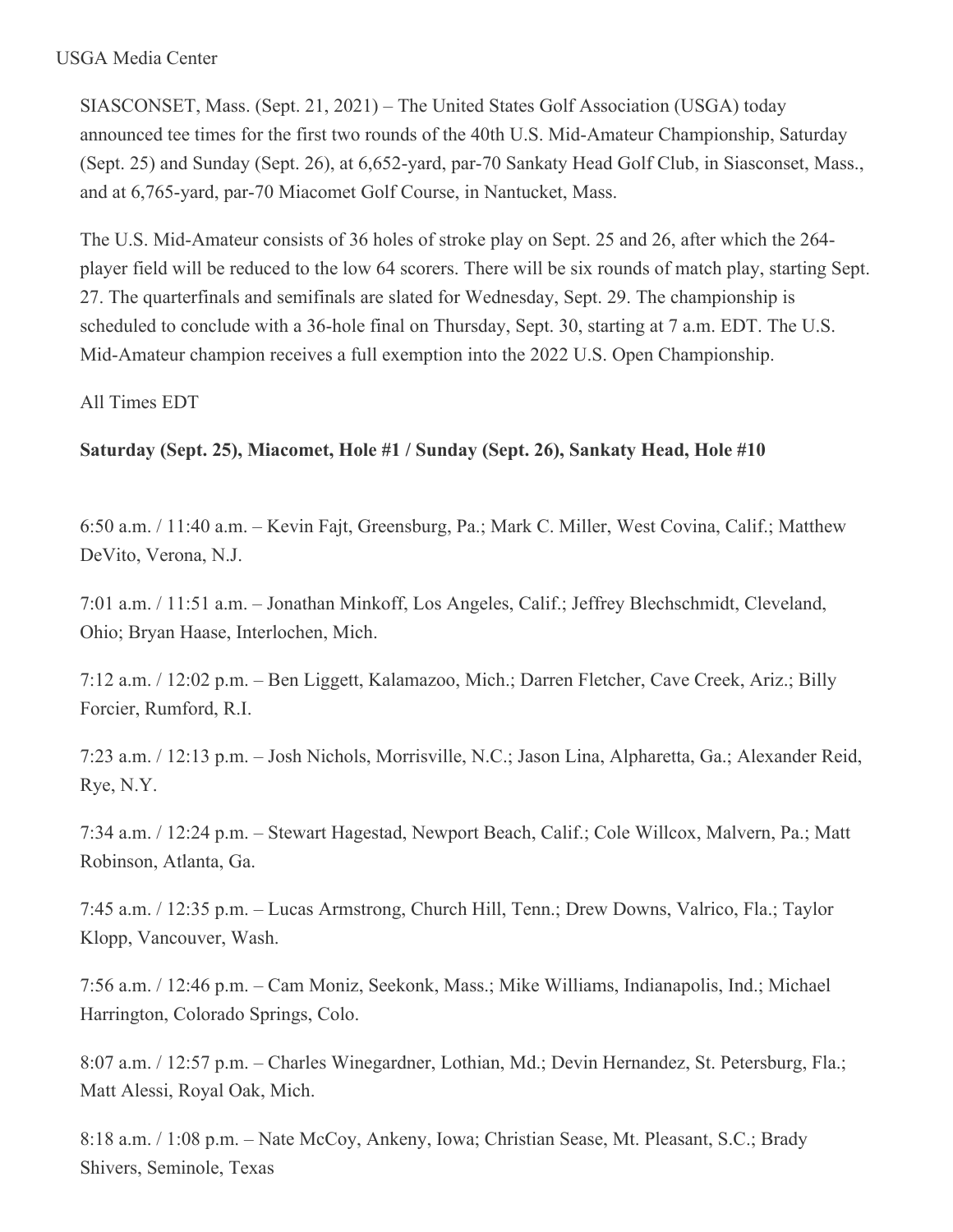8:29 a.m. / 1:19 p.m. – Donald Taylor, Columbia, S.C.; Ryan Gutowski, Akron, Ohio; Brett Young, Bethel Park, Pa.

8:40 a.m. / 1:30 p.m. – Reed Davis, Atlanta, Ga.; Patrick Knott, Bryn Mawr, Pa.; Kurt Kieninger, Dublin, Ohio

## **Saturday (Sept. 25), Miacomet, Hole #10 / Sunday (Sept. 26), Sankaty Head, Hole #1**

6:50 a.m. / 11:40 a.m. – Hayes Brown, Charlotte, N.C.; Kenny Palmer, Scottsdale, Ariz.; Doug Hanzel, Savannah, Ga.

7:01 a.m. / 11:51 a.m. – Sean Heidrick, McKinney, Texas; Harvin Groft, Berwick, Maine; Sam Straka, Valdosta, Ga.

7:12 a.m. / 12:02 p.m. – Lukas Michel, Australia; Andrew Morgan, Long Beach, Calif.; Alexander Zannes, Albuquerque, N.M.

7:23 a.m. / 12:13 p.m. – Stephen Quartarone, Phoenix, Ariz.; Matthew Galloway, Tampa, Fla.; Brad Nurski, St. Joseph, Mo.

7:34 a.m. / 12:24 p.m. – Brandon Dalinka, New York, N.Y.; Brian Zimmerman, Normal, Ill.; Austin French, Idaho Falls, Idaho

7:45 a.m. / 12:35 p.m. – Mark Costanza, Morristown, N.J.; Chad Day, Raleigh, N.C.; Gary Ezmerlian, Fort Worth, Texas

7:56 a.m. / 12:46 p.m. – Forbes Collins II, Lake Forest, Calif.; Ross Nicholson, West Windsor, N.J.; Matt Maskel, Bloomington, Ill.

8:07 a.m. / 12:57 p.m. – James Bohn, Cary, N.C.; Colin Burns, Kenmore, N.Y.; Hunter Parrish, Columbia, Mo.

8:18 a.m. / 1:08 p.m. – Shaw Pritchett, Montgomery, Ala.; James Pleat, Nashua, N.H.; Michael Brown, Maple Shade Township, N.J.

8:29 a.m. / 1:19 p.m. – Brendon Shibley, Puyallup, Wash.; Ross Macdonald, Castle Rock, Colo.; Eric Bleile, Weston, Conn.

8:40 a.m. / 1:30 p.m. – Jack Smith, Knoxville, Tenn.; Cody Paladino, West Hartford, Conn.; John Burch, Nashville, Tenn.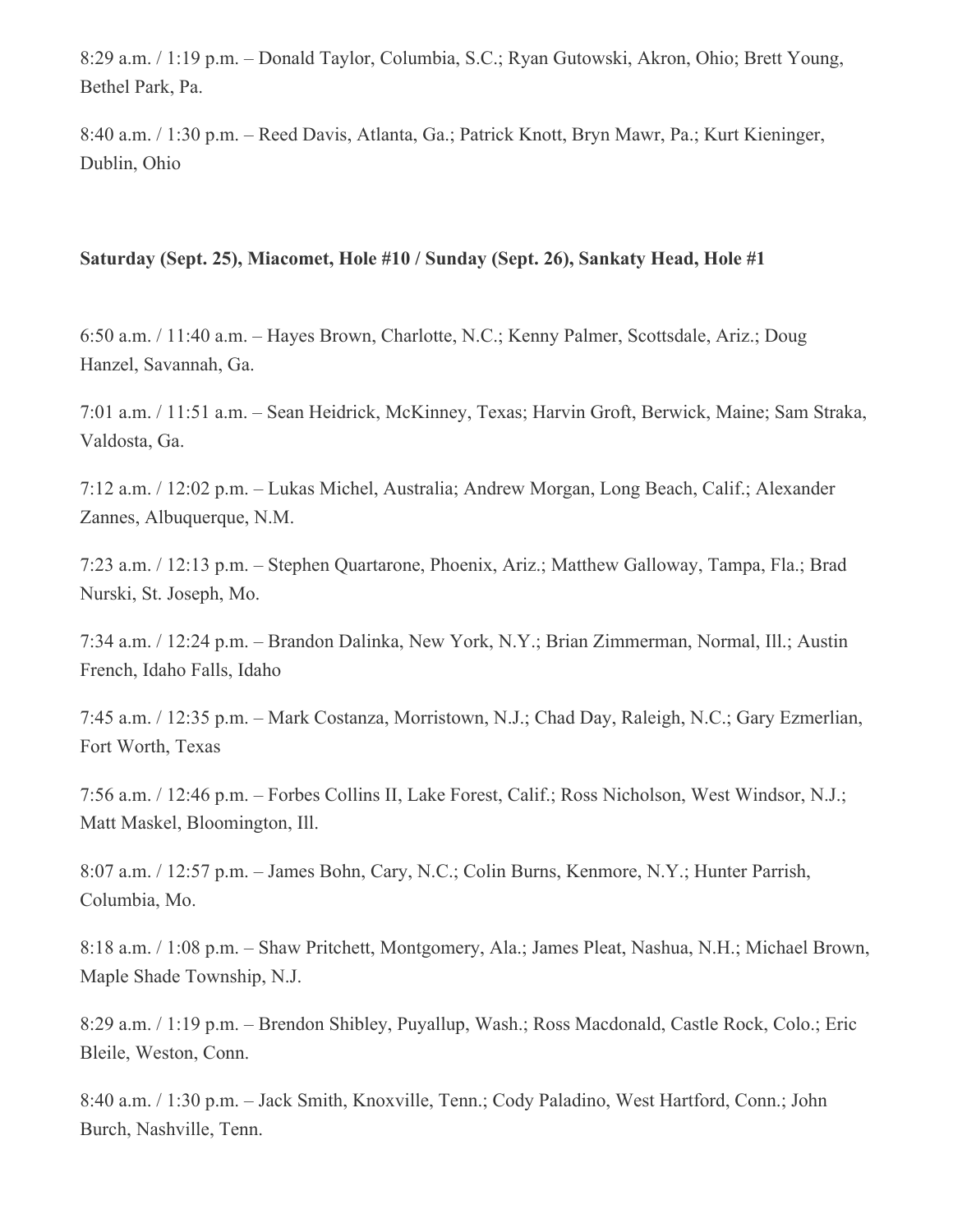#### **Saturday (Sept. 25), Miacomet, Hole #1 / Sunday (Sept. 26), Sankaty Head, Hole #10**

11:40 a.m. / 6:50 a.m. – Joseph Cermak, Chicago, Ill.; Michael McCoy, Des Moines, Iowa; Abbie Valentine, Naples, Fla.

11:51 a.m. / 7:01 a.m. – Patrick Nealon, Orchard Park, N.Y.; Yaroslav Merkulov, Rochester, N.Y.; Glendon Sutton, Boston, Mass.

12:02 p.m. / 7:12 a.m. – William Mitchell, Atlanta, Ga.; Jason Rossetti, Charlotte, N.C.; Matt Shuman, Studio City, Calif.

12:13 p.m. / 7:23 a.m. – Bradley Sutherland, Lexington, Ky.; Nico Bollini, Orange County, Calif.; Nathan Smith, Pittsburgh, Pa.

12:24 p.m. / 7:34 a.m. – Frank Alafoginis, Arlington, Va.; Randal Lewis, Alma, Mich.; Johnny Begzos, Dallas, Texas

12:35 p.m. / 7:45 a.m. – Michael Mulieri, Lutherville, Md.; Jay Moore, Lincoln, Neb.; David Gies, Pineville, N.C.

12:46 p.m. / 7:56 a.m. – Robert Fox, Jupiter, Fla.; Cole Isban, Charlotte, N.C.; Brad Phelps, McKinney, Texas

12:57 p.m. / 8:07 a.m. – Jacob Coffey, Indianapolis, Ind.; John Blackwell, Wilmington, N.C.; Sam Jandel, Scottsdale, Ariz.

1:08 p.m. / 8:18 a.m. – Jonathan Hogan, Solvang, Calif.; Mike Hearne, Wales; Joseph Harney, West Roxbury, Mass.

1:19 p.m. / 8:29 a.m. – Aaron Ingalls, Jackson, Tenn.; Domingo Jojola, San Francisco, Calif.; Toby Ragland, Jacksonville, Fla.

1:30 p.m. / 8:40 a.m. – Arnell Garza, Kennewick, Wash.; Kyle Hammond, Atlanta, Ga.; Etienne Papineau, Canada

#### **Saturday (Sept. 25), Miacomet, Hole #10 / Sunday (Sept. 26), Sankaty Head, Hole #1**

11:40 a.m. / 6:50 a.m. – Taylor Smith, Atlanta, Ga.; Matt Parziale, Brockton, Mass.; Drew Kittleson, Scottsdale, Ariz.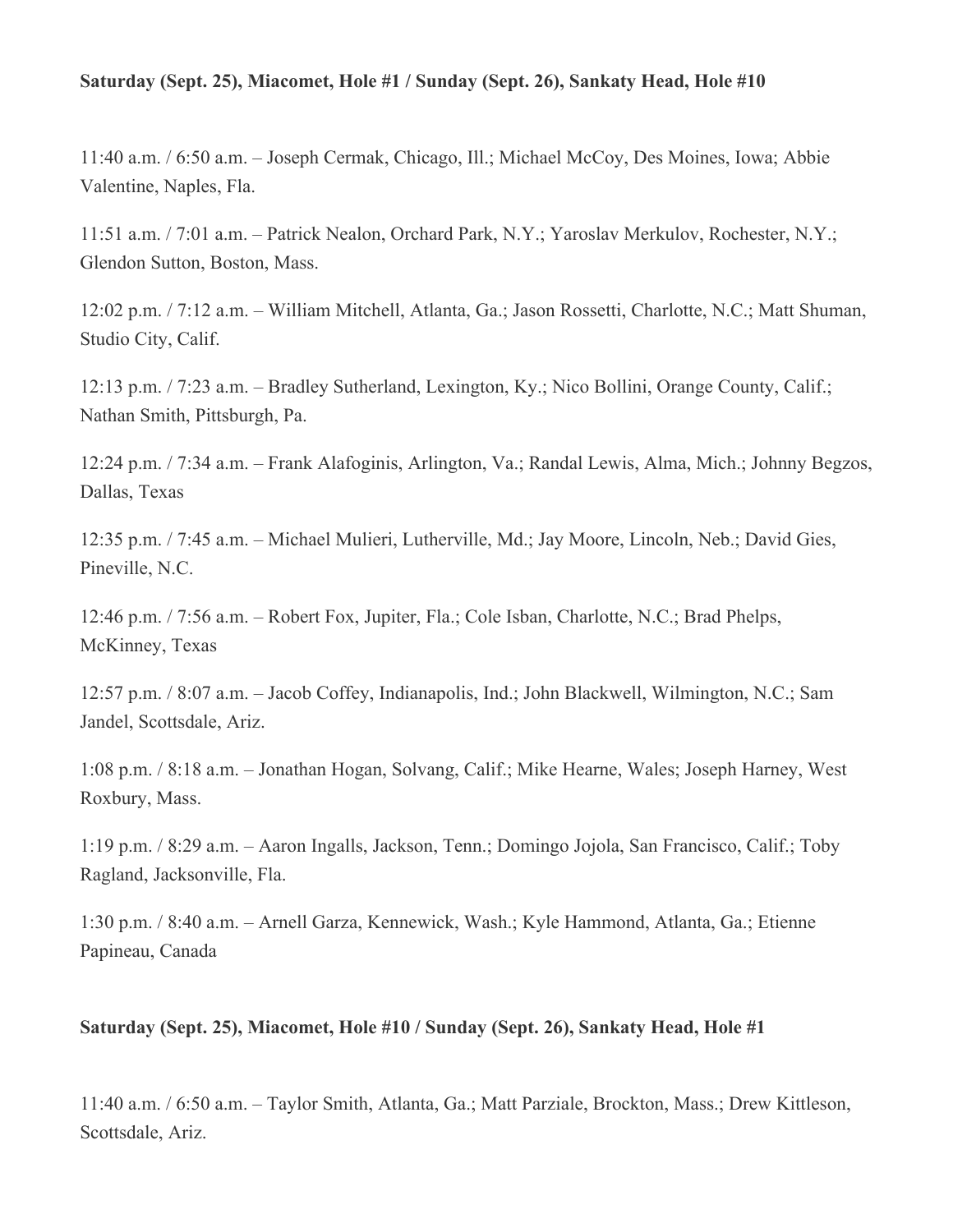11:51 a.m. / 7:01 a.m. – Ray Biggerstaff, Orange County, Calif.; Tom Glissmeyer, Denver, Colo.; Zach Atkinson, Colleyville, Texas

12:02 p.m. / 7:12 a.m. – Chris Noel, Tulsa, Okla.; Andrew Passanante, Fargo, N.D.; Rusty Stiles, Sacramento, Calif.

12:13 p.m. / 7:23 a.m. – C.J. Gatto, Athens, Ga.; Andrew Smith, England; Stino Milito, Park Ridge, Ill.

12:24 p.m. / 7:34 a.m. – Jonathan Keane, Austin, Texas; Adam Harrington, Portland, Ore.; Luke Easterly, Sammamish, Wash.

12:35 p.m. / 7:45 a.m. – Thomas Owen, Fayetteville, N.C.; Brett Viboch, Sacramento, Calif.; Michael Rowley, San Luis Obispo, Calif.

12:46 p.m. / 7:56 a.m. – Andrew Hodge, Oakmont, Pa.; Bryan Hoops, Scottsdale, Ariz.; Jeremy Callison, Grove, Okla.

12:57 p.m. / 8:07 a.m. – Joseph Chally, Castle Rock, Colo.; Bowen Osborn, Jacksonville, Fla.; Andrew Price, Lake Bluff, Ill.

1:08 p.m. / 8:18 a.m. – Andrew Bailey, Cleveland, Ohio; Colby Harwell, San Antonio, Texas; Thomas Lee, Alpine, N.J.

1:19 p.m. / 8:29 a.m. – Bart Mease, Gaithersburg, Md.; Matt Nicholas, Lake Charles, La.; Andrew Ganey, St. Louis, Mo.

1:30 p.m. / 8:40 a.m. – Joey Pirmann, Scottsdale, Ariz.; Burton Wood, Siler City, N.C.; Dwayne Morley, Houston, Texas

#### **Saturday (Sept. 25), Sankaty Head, Hole #1 / Sunday (Sept. 26), Miacomet, Hole #10**

6:50 a.m. / 11:40 a.m. – J.D. Anderson, Johnston, Iowa; Ryan Johnson, New Boston, Mich.; Joshua Granger, Los Angeles, Calif.

7:01 a.m. / 11:51 a.m. – Mark Olbrych, Youngstown, Ohio; Justin Tereshko, Lexington, Ky.; Patrick Duffy, Omaha, Neb.

7:12 a.m. / 12:02 p.m. – Derek Busby, Choudrant, La.; Jordan Hammer, McKinney, Texas; Devon Hopkins, South Africa

7:23 a.m. / 12:13 p.m. – Brandon Johnson, Beavercreek, Ohio; Sam Bettinardi, Homer Glen, Ill.; Doug Clapp, Walpole, Mass.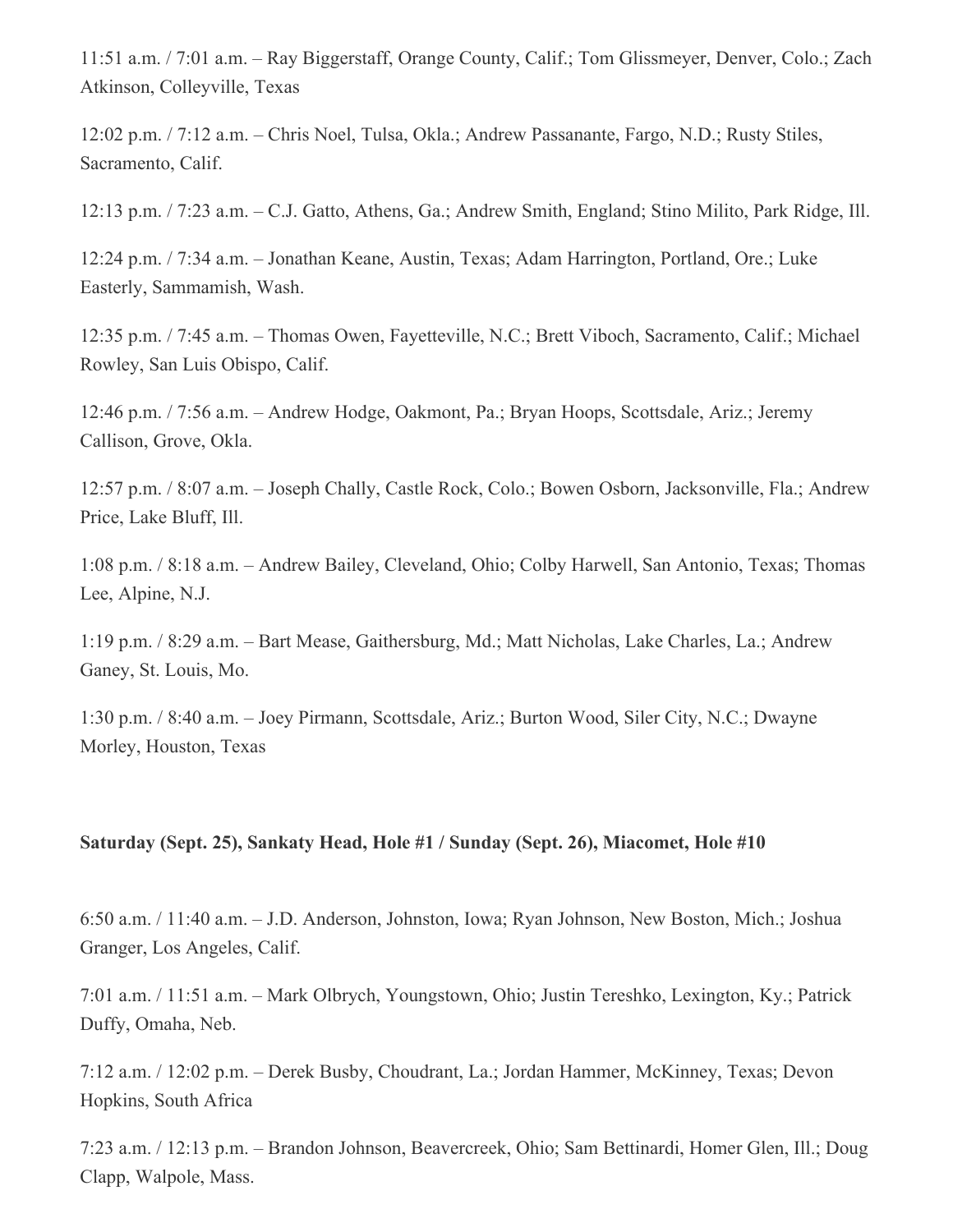7:34 a.m. / 12:24 p.m. – Joe Ryon, Carlsbad, Calif.; Austin Sparks, Red Bay, Ala.; Dan Walters, Winston-Salem, N.C.

7:45 a.m. / 12:35 p.m. – Erick Morales, Puerto Rico; Charles White, Houston, Texas; Stephen Behr Jr., Atlanta, Ga.

7:56 a.m. / 12:46 p.m. – Thomas Parker, North Palm Beach, Fla.; Stephen Hale, Bakersfield, Calif.; Miguel Ordonez, Panama

8:07 a.m. / 12:57 p.m. – Gregor Orlando, Haverford, Pa.; Joseph Deraney, Tupelo, Miss.; Kyle Davis, Charlotte, N.C.

8:18 a.m. / 1:08 p.m. – Sam Migdal, St. Louis, Mo.; Bob Royak, Alpharetta, Ga.; Daren Johnson, Las Vegas, Nev.

8:29 a.m. / 1:19 p.m. – Jeff Rangel, Martinez, Calif.; Jimmy Chestnut, Royal Oak, Mich.; Nick Reardon, Columbus, Ohio

8:40 a.m. / 1:30 p.m. – Rob Couture, Dallas, Texas; Shane Barnes, Minnetrista, Minn.; Kevin Koerbel, Pittsburgh, Pa.

#### **Saturday (Sept. 25), Sankaty Head, Hole #10 / Sunday (Sept. 26), Miacomet, Hole #1**

6:50 a.m. / 11:40 a.m. – Rhadames Pena, Dominican Republic; Douglas Hurson, Bethesda, Md.; Kyle Vincze, Wakefield, Mass.

7:01 a.m. / 11:51 a.m. – William Peel IV, Washington, D.C.; Nick Geyer, San Diego, Calif.; Andrew Sajevic, Omaha, Neb.

7:12 a.m. / 12:02 p.m. – Ryan Greer, Knoxville, Tenn.; Tongun Lako Losarah, Upland, Calif.; Nicholas Maccario, Haverhill, Mass.

7:23 a.m. / 12:13 p.m. – Garrett Rank, Canada; Mike Moffat, Warrington, Pa.; Kevin Cumiskey, Richmond, Ky.

7:34 a.m. / 12:24 p.m. – Kyler Sauer, Thousand Oaks, Calif.; Jamie Miller, Silver Creek, N.Y.; Andrew Paysse, Temple, Texas

7:45 a.m. / 12:35 p.m. – Tommy McDonagh, New York, N.Y.; Juan Yumar, Venezuela; Gene Elliott, West Des Moines, Iowa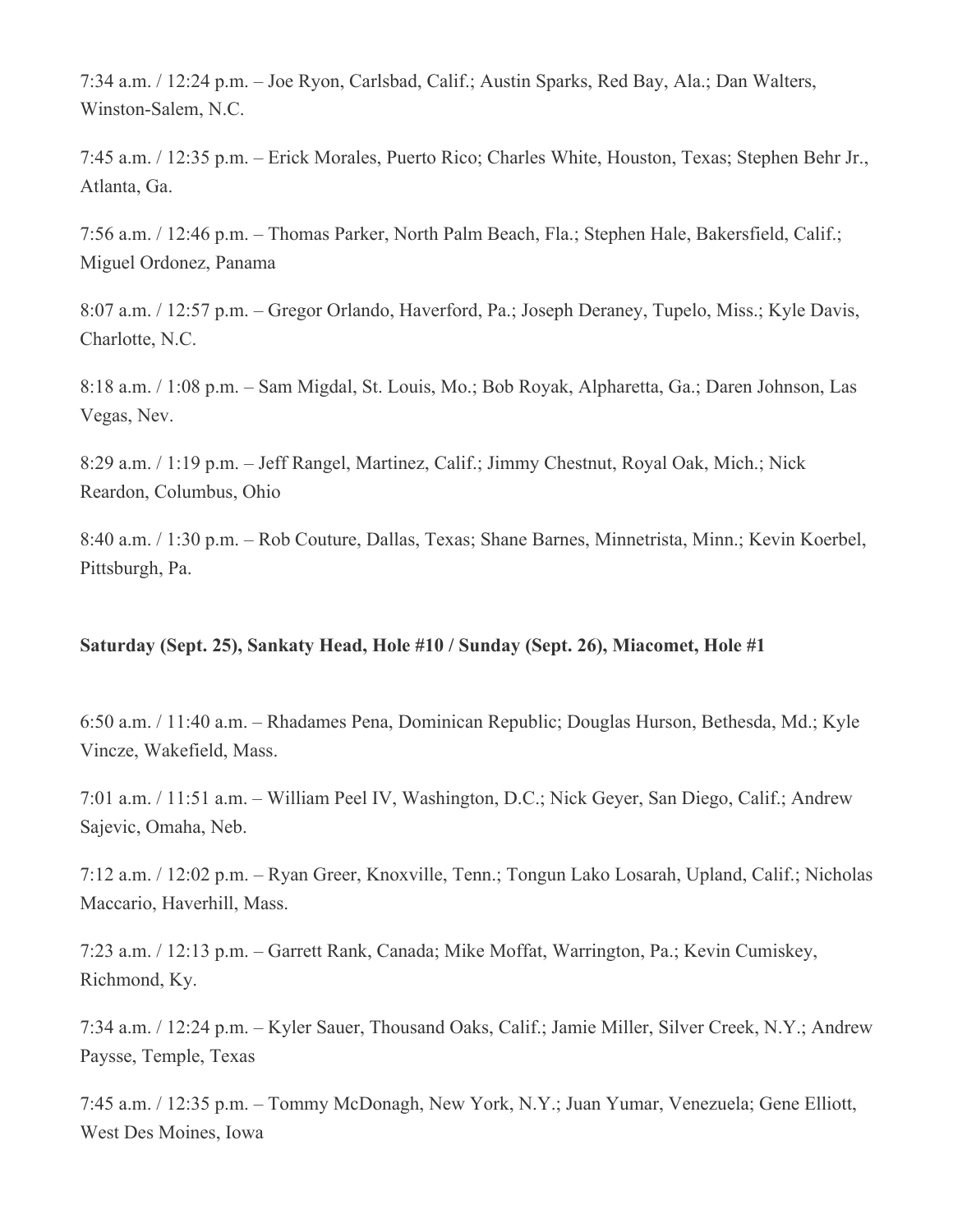7:56 a.m. / 12:46 p.m. – Robert Henley, Somerville, Mass.; Will Morrison, Tuscaloosa, Ala.; Richard Berkmeyer, St. Louis, Mo.

8:07 a.m. / 12:57 p.m. – Michael Guli, New York, N.Y.; Coby Thompson, North Liberty, Iowa; Andres Schonbaum, Argentina

8:18 a.m. / 1:08 p.m. – John Hayes, Portland, Maine; Michael Muehr, Mclean, Va.; Jeronimo Esteve, Puerto Rico

8:29 a.m. / 1:19 p.m. – Josh McLaughlin, Loverland, Colo.; Timothy Driver, Holly Springs, N.C.; Daniel Campbell, Bellingham, Wash.

8:40 a.m. / 1:30 p.m. – Hank Shaheen, DeQuincy, La.; Hunter Hawkins, Fort Payne, Ala.; Scott Kennedy, Canada

#### **Saturday (Sept. 25), Sankaty Head, Hole #1 / Sunday (Sept. 26), Miacomet, Hole #10**

11:40 a.m. / 6:50 a.m. – George Ordway, Orono, Minn.; Daniel Schmieding, Germany; Burke Spensky, Boise, Idaho

11:51 a.m. / 7:01 a.m. – Daniel Welborn, Charlotte, N.C.; Sam Russell, Boston, Mass.; Taylor Massey, Encinitas, Calif.

12:02 p.m. / 7:12 a.m. – Nathan Colson, Mequon, Wis.; Jay Poletiek, Happy Valley, Ore.; Marc Engellenner, Rocklin, Calif.

12:13 p.m. / 7:23 a.m. – Hayes Dupree, Mohave Valley, Ariz.; David Keenan, Catlin, Ill.; Nelson Hargrove, Haverford, Pa.

12:24 p.m. / 7:34 a.m. – Jimmy Ellis, Venetia, Pa.; Arthur Zelmati, Boston, Mass.; Daniel Oh, Dallas, Texas

12:35 p.m. / 7:45 a.m. – Icem Brewer, Fayetteville, Ark.; Charles Waddell, Kenilworth, Ill.; Jake Koppenberg, Bellingham, Wash.

12:46 p.m. / 7:56 a.m. – Blanton Farmer, Sarasota, Fla.; Mike Masowich, Fort Worth, Texas; Davis Womble, Winston-Salem, N.C.

12:57 p.m. / 8:07 a.m. – Tyler Reynolds, Rogers, Ark.; Kyle Martin, Plant City, Fla.; Craig Hurlbert, Magnolia, Texas

1:08 p.m. / 8:18 a.m. – Damon Krause, Los Angeles, Calif.; Jay Csipkes, McKinney, Texas; Jason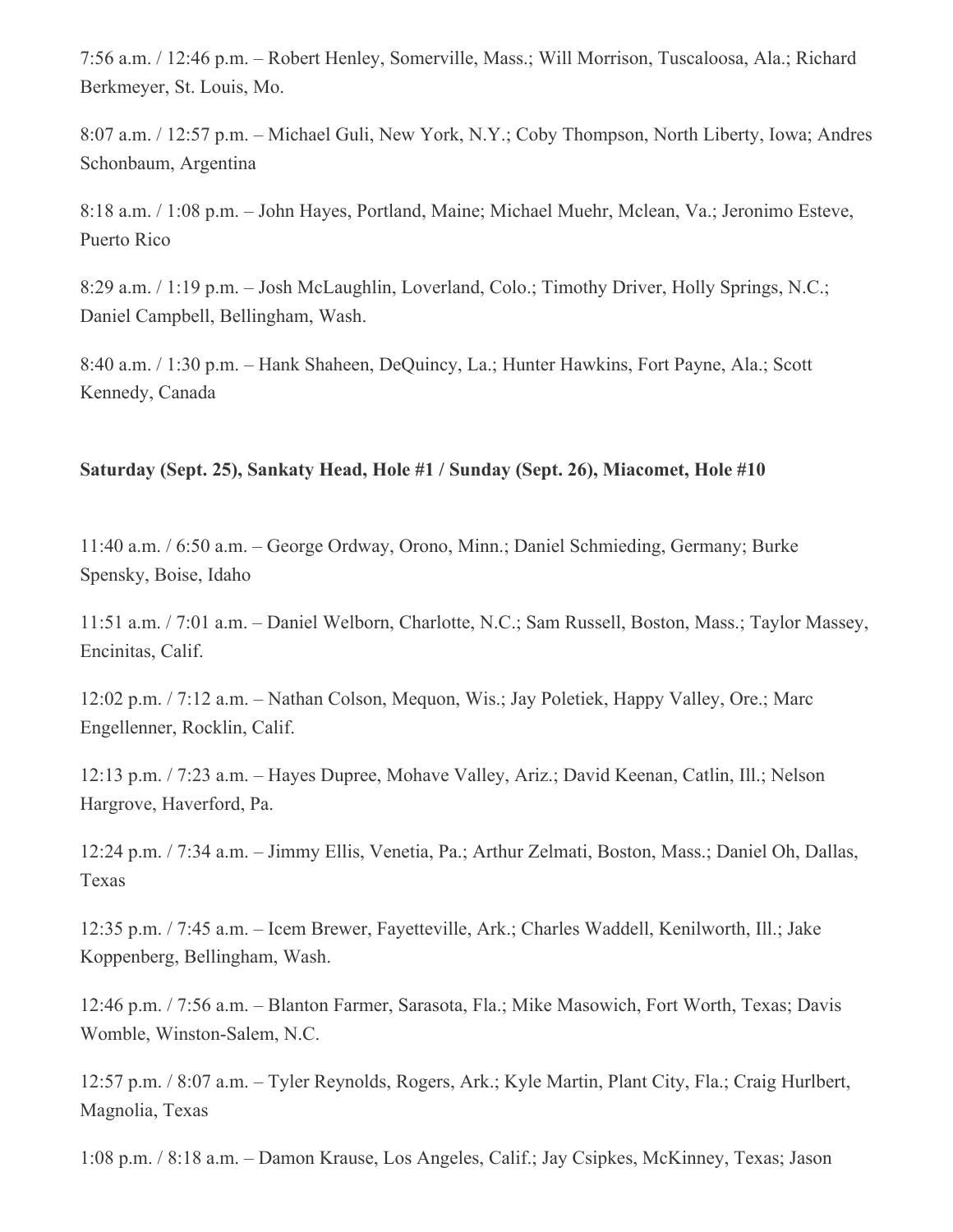Schultz, Allen, Texas

1:19 p.m. / 8:29 a.m. – Jake North, Centerville, Ohio; Chad Wilfong, Charlotte, N.C.; Parker Little, Delray Beach, Fla.

1:30 p.m. / 8:40 a.m. – James Arbes, Westfield, N.J.; John Barone, Dunmore, Pa.; Zack Ziembo, Fowler, Ind.

## **Saturday (Sept. 25), Sankaty Head, Hole #10 / Sunday (Sept. 26), Miacomet, Hole #1**

11:40 a.m. / 6:50 a.m. – Hunter Wescott, Portland, Ore.; Michael Martin, Scottsdale, Ariz.; Santiago Quintero, Venezuela

11:51 a.m. / 7:01 a.m. – Preston Wilkins, Tulsa, Okla.; Jason Edgeworth, Houston, Texas; Chris Massoletti, Lafayette, Calif.

12:02 p.m. / 7:12 a.m. – Michael Jensen, San Francisco, Calif.; Alejandro Villavicencio, Guatemala; Brandon Burke, Houston, Texas

12:13 p.m. / 7:23 a.m. – William Mallon, Vero Beach, Fla.; Marc Dull, Winter Haven, Fla.; Peter Slaven, Chicago, Ill.

12:24 p.m. / 7:34 a.m. – David Bolen, Lubbock, Texas; Bradford Tilley, Easton, Conn.; Kevin Van Rossum, Hartland, Wis.

12:35 p.m. / 7:45 a.m. – Jason Melashenko, Phoenix, Ariz.; Ricky Shilts, Byron Center, Mich.; Scott Harvey, Greensboro, N.C.

12:46 p.m. / 7:56 a.m. – Matt Servies, Atlanta, Ga.; John Jennison, San Francisco, Calif.; Blake Watts, Fort Payne, Ala.

12:57 p.m. / 8:07 a.m. – Jerry Gunthorpe, Ovid, Mich.; John Lawrence, Houston, Texas; Eric Straub, Paducah, Ky.

1:08 p.m. / 8:18 a.m. – Rusty Strawn, McDonough, Ga.; Joseph Spinosa, Madison, Miss.; Garett Wagner, Brentwood, Calif.

1:19 p.m. / 8:29 a.m. – Charlie Stevens, Wichita, Kan.; Jordan Batchelor, Jacksonville, Fla.; Chadd Slutzky, Deer Park, Ill.

1:30 p.m. / 8:40 a.m. – Kevin Wolf, Lodi, Calif.; Sammy Schmitz, Farmington, Minn.; Geoff Klein, Mankato, Minn.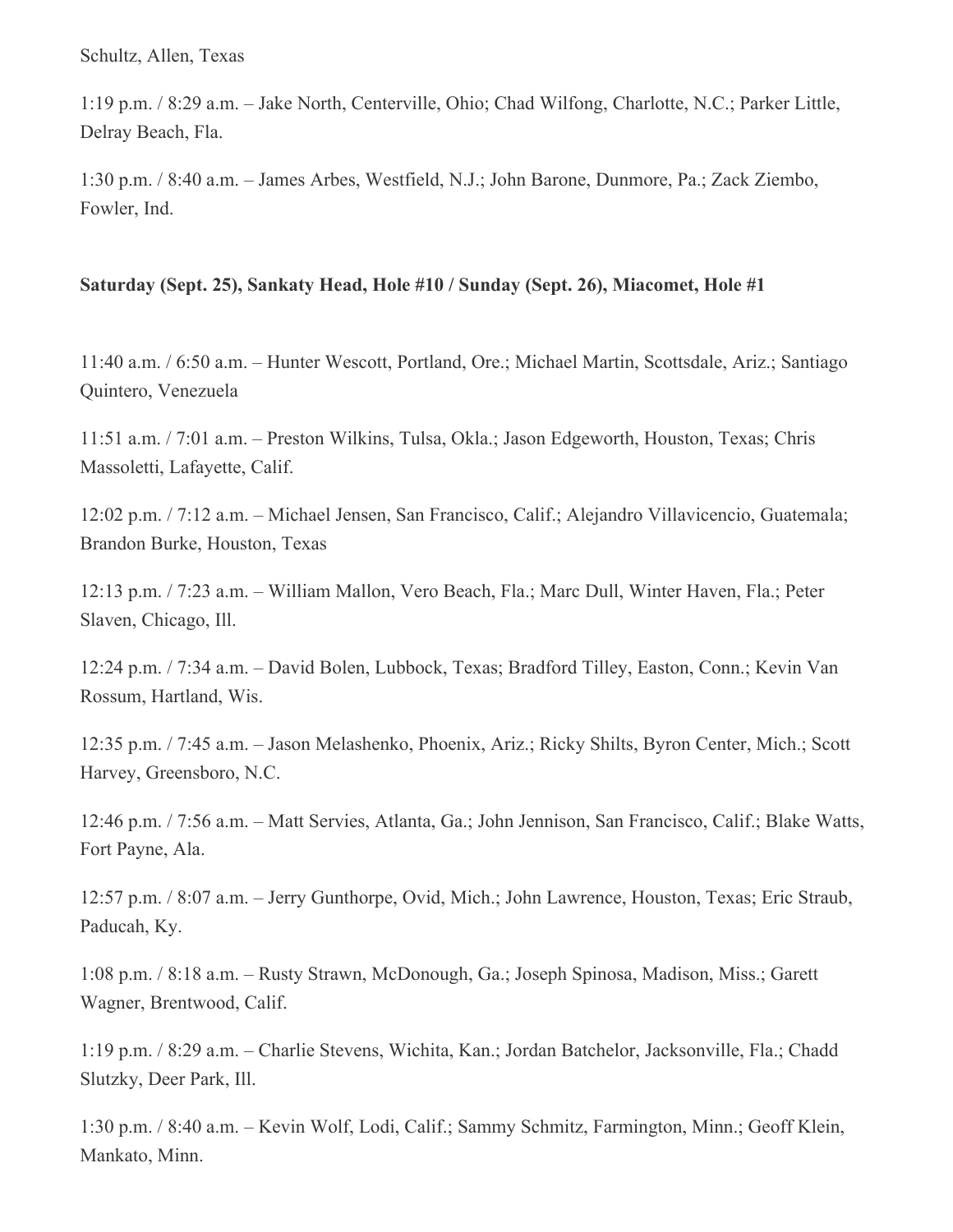# **40th U.S. Mid-Amateur Championship – Par & Yardage**

Sankaty Head Golf Club, in Siasconset, Mass., will be set up at 6,652 yards and will play to a par of 35-35--70. Miacomet Golf Course, in Nantucket, Mass., will be set up at 6,765 yards and will play to a par of 35-35--70. The yardage for each round of the championship will vary due to course setup and conditions.

# **Sankaty Head Golf Club Club Hole**

**By Hole**

| Hole                                | $\mathbf{1}$   | $\overline{2}$ | $\mathbf{3}$   | $\overline{\mathbf{4}}$ | 5              | 6              | $\overline{7}$ | 8              |                | 9 Total    |
|-------------------------------------|----------------|----------------|----------------|-------------------------|----------------|----------------|----------------|----------------|----------------|------------|
| Par                                 | $\overline{4}$ | $\overline{4}$ | 3 <sup>7</sup> | $\overline{4}$          | $\overline{4}$ | $\overline{3}$ | $\overline{4}$ | 5              | $\overline{4}$ | 35         |
| Yardage                             | 390            | 392            | 193478         |                         | 416            | 175            | 407            | 597/           |                | 280 3,328  |
|                                     |                |                |                |                         |                |                |                | 560            |                |            |
|                                     |                |                |                |                         |                |                |                |                |                |            |
| Hole                                | 10             | 11             | 12 13          |                         | 14             | 15             | 16             | 17             |                | 18 Total   |
| Par                                 | $\overline{4}$ | $\overline{4}$ |                | $3 \quad 4$             | $\overline{3}$ | $\overline{4}$ | $\overline{4}$ | 5              | $\overline{4}$ | 35         |
| Yardage                             | 424            | 447            | 225377         |                         | 144/           | 407            | 380/           | 540            |                | 380/ 3,324 |
|                                     |                |                |                |                         | 113            |                | 330            |                | 411            |            |
|                                     |                |                |                |                         |                |                |                |                |                |            |
| <b>Miacomet Golf Course Hole By</b> |                |                |                |                         |                |                |                |                |                |            |
| Hole                                |                |                |                |                         |                |                |                |                |                |            |
| Hole                                | $\mathbf{1}$   | $\overline{2}$ |                | $3 \quad 4$             | 5              | 6              | $\overline{7}$ | 8              |                | 9 Total    |
| Par                                 | $\overline{4}$ | $\overline{4}$ |                | $3 \quad 4$             | 5              | $\overline{4}$ | $\overline{4}$ | $\overline{3}$ | $\overline{4}$ | 35         |
| Yardage                             | 394            | 343            | 204470         |                         | 507            | 385            | 434            | 228            |                | 379 3,344  |
|                                     |                |                |                |                         |                |                |                |                |                |            |
| Hole                                | 10             | 11             | 12 13          |                         | 14             | 15             | 16             | 17             |                | 18 Total   |